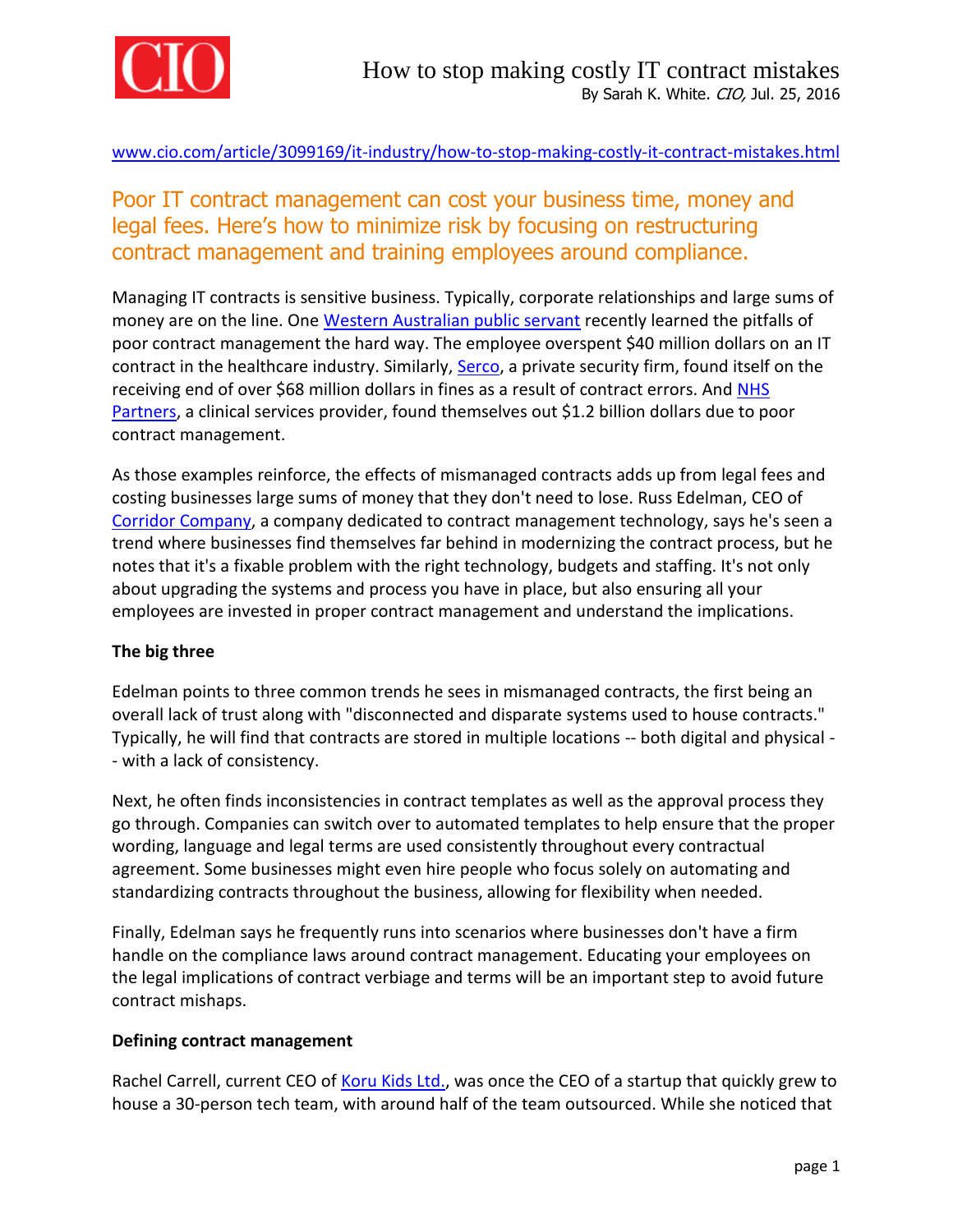

early on, the process for managing IT contracts worked pretty well, as the business grew, it became more difficult to appropriately manage, especially with outsourced employees. "We had to really take a step back and think, how do we communicate with our outsourced team? Do they understand our real priorities? Do they know why they're being asked to do the work they're doing? When our priorities change, or we learn new information, are we bringing them along with us? And we realized we had a lot of work to do in improving the way we managed this contract," she says.

And defining these goals around IT contract management wasn't just about saving the company. She knew that if the company found a more effective way to communicate these goals with the outsourced staff, they'd be happier and more productive as well.

Edelman agrees, noting that it's not just a matter of investing in new technology, but also educating and inspiring your staff around the new initiative. And part of that is considering contract management in the roles you hire for. Ensure that anyone you hire who will be responsible for any stage of the contract management cycle is comfortable and confident in the process. "By clearly identifying the importance of contract management within your organization, as well as the people and processes involved, is vital in initiating an effective and well run contract management process," he says.

## **Embrace the change**

Businesses that don't reevaluate their contract management strategy risk not only facing legal ramifications or major losses, they'll quickly fall behind the times. Recent [research from Gartner](https://www.gartner.com/doc/3096023/market-guide-contract-life-cycle) says contract management has quickly gone from something considered "nice to have" to something businesses "need to have."

For Carrell's team, success came when it decided to stray away from rigid contractual process and move to a more flexible and agile process that "allows for things to be constantly changing." She says that, through the process, business and their IT contractors will learn more and evolve the process, which is more valuable than sticking to an age-old plan.

It might even be time to focus on hiring people who understand the implications of contract management. Carrell suggests hiring people who will be invested in the design of the product, like a product manager for example, who can oversee the process.

Her advice is to focus on hiring people into this role who can focus on learning the ins-and-outs of contracts so they can make last-minute decisions, reprioritize on goals as needed and keep contractors on track for delivery. By choosing someone who can embrace flexibility and understand that contract management will always be an evolving process, you can feel more secure around contract management compliance within your own organization.

Edelman also suggests building out a well-staffed department. Consider hiring contract managers responsible for processing requests as well as negotiators who can interact directly